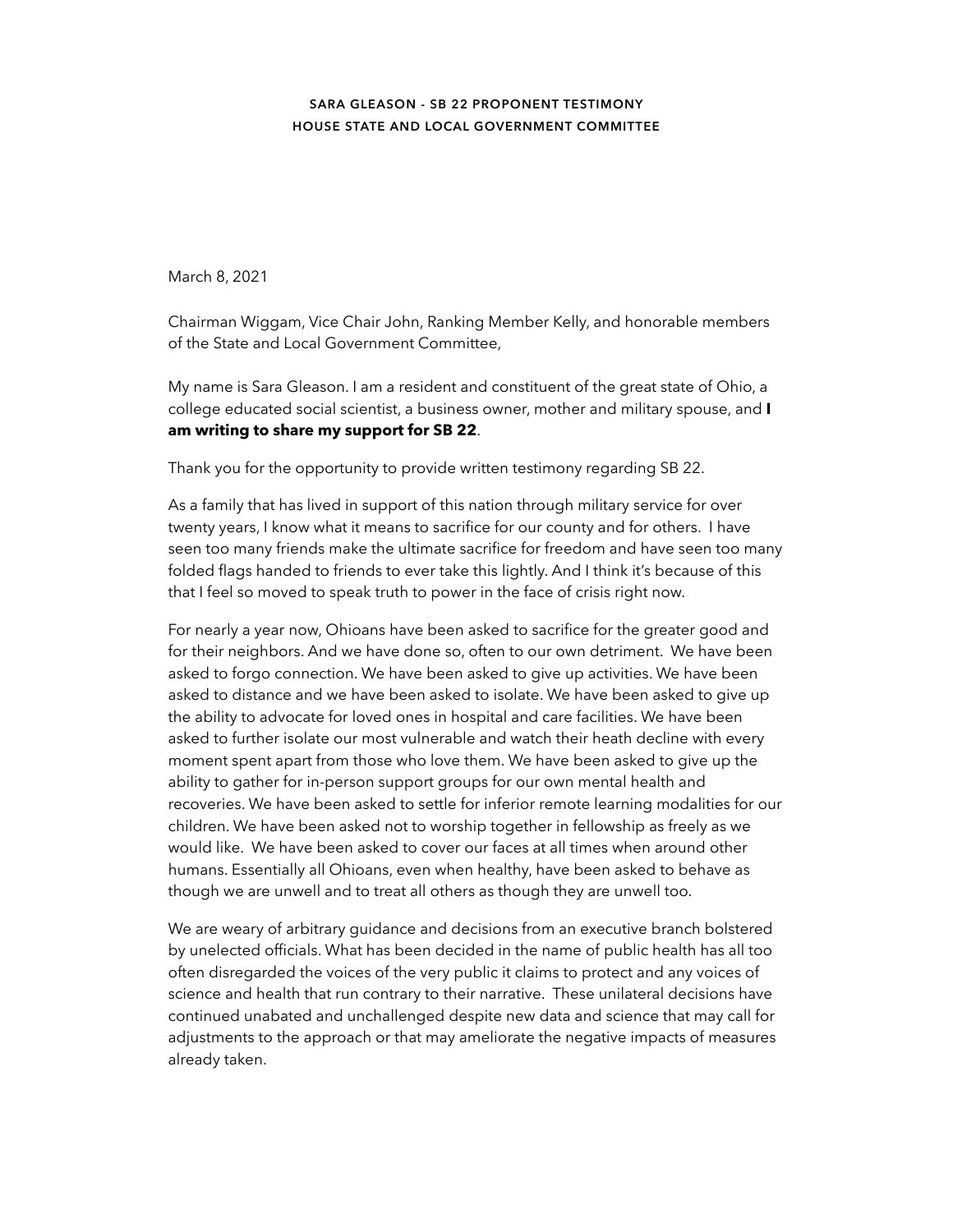Over these many months, what has become abundantly clear is that while the infection itself is serious, the decisions made in the name of "safety" and "emergency" are also contributing to the un-wellness and un-safety of Ohioans.

Last spring, decisions made in the name of safety inhibited Ohioans' access and right to a fair and free election. Over time, decisions made in the name of safety have led to the voices of the general assembly becoming largely irrelevant or impotent. Continuously, decisions in the name of safety threaten personal sovereignty with mandates and have led to increased social shaming for those who cannot meet them for legitimate reasons. And there is no doubt that all of these decisions have had disproportionate impacts on impoverished and disenfranchised persons.

And what I know most of all is how these decisions have impacted our family personally. We have two children, who having lived their lives as military children, are pretty resilient. Because of military moves, my oldest has been to six different schools in her 14 years. And yet, it wasn't until last year, that she was unable to weather changes outside of her control. Her resiliency crumbled. She carried a weight that didn't belong to her. The weight of being responsible for the health of others. The weight of being isolated from her peers. The weight of receiving a substandard educational experience, no matter how well intentioned. She has suffered deeply with depression and anxiety in the face of the reality of her landscape, one that is entirely as it is because of the decisions of a governor who thinks he knows what is best for her. Her once stellar grades as a gifted student faltered and she found herself unable to find joy or hope in her days. We have had to seek out professional mental health support for her to help her navigate this new normal and to help her cope with her suicidal ideation. And she is not alone. (1, 2, 3) It didn't have to be this way.

My youngest child has a speech and hearing deficit and is unable to wear a mask. She struggles to understand others under normal circumstances. She benefits from seeing facial expressions and mouth movements in her day-to-day and yet, for a year all she sees is masked faces and her development is set back because of it. It didn't have to be this way.

Throughout all of this it was alarming that instead of re-assessing and re-evaluating and changing course, the governor seemed to double down on his recommendations. When mission planning he did not develop contingency plans for when new data suggested that old modeling was over-reactionary and/or incorrect. What's more, and what's worse, is they were too slow to effectively address the problem right in front of us, and that is: nearly 50% of all COVID deaths in our state have occurred in long term or nursing home facilities (from the outset this number was as high as 70%). (3, 4). Instead, effort was focused on mitigating threats from the general population which is neither at-risk or much of a risk themselves. (6, 7).